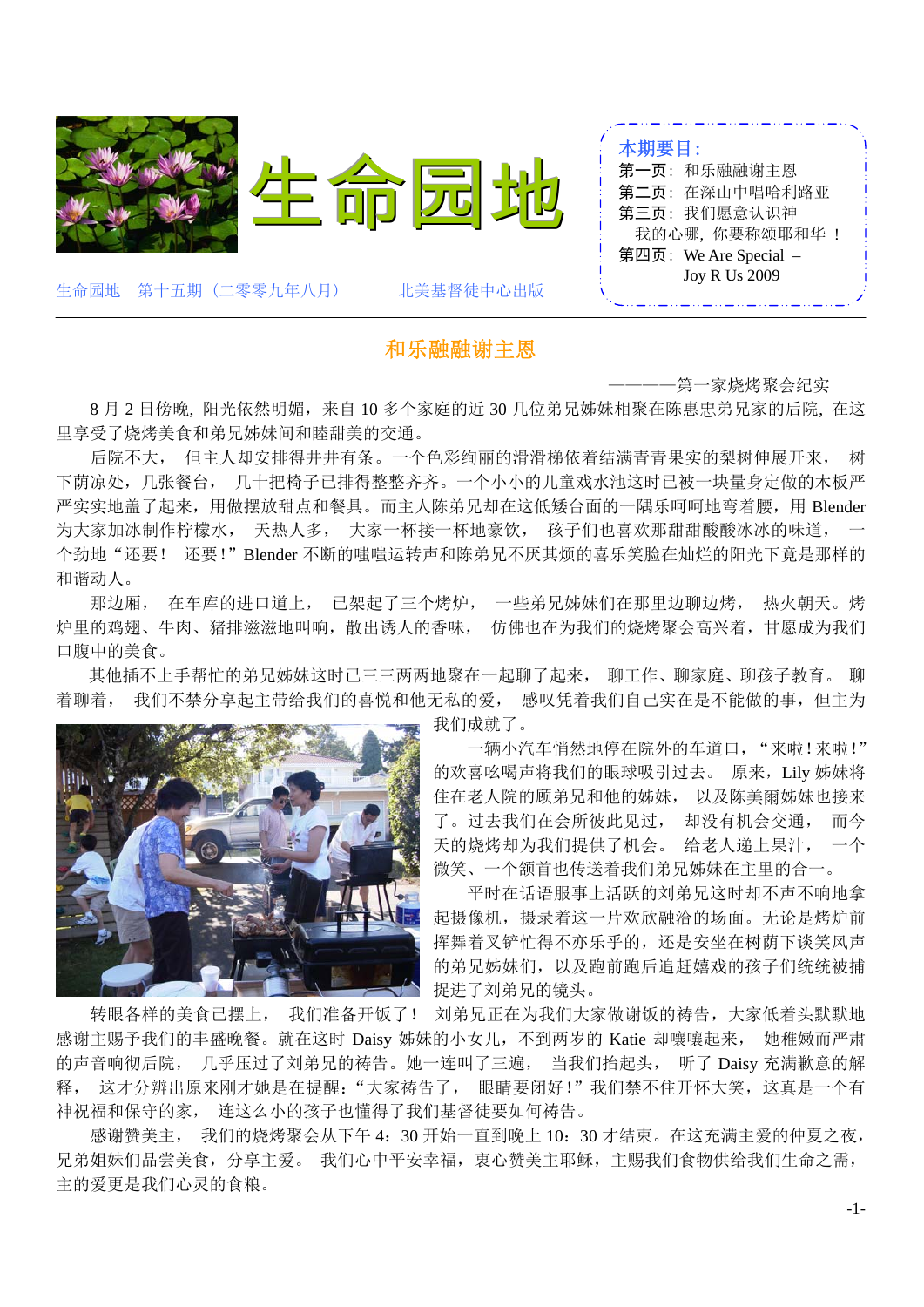# 在深山中唱哈利路亚



 八月三日,教会家 庭小组第二和第三家 的弟兄姐妹们连同福 音朋友共 150 余人,驱 车前往位于北温的 Lynn Canyon Park 共渡 了轻松愉悦的一天,并 在大自然中再次体会 到神造天地万物的恩 典。

参天古木,峡谷飞 瀑,铁索吊桥,淙淙溪 流,众人置身于此景 中,引声高歌《唱哈利 路亚》以及《唱一首天 上的歌》。弟兄姐妹的 激情满怀和欢喜快乐, 给福音朋友留下了深

刻的印象。谢弟兄还带领大家读了两段经节并做以简短讲解——"自从造天地以来,神的永能和神性是明明可知的,虽 是眼不能见,但藉着所造之物就叫人无可推诿 。"(罗马书 1:20) 和"神爱世人,甚至将他的独生子赐给他们,叫一切 信他的,不至灭亡,反得永生。" (约翰福音 3:16).——为的是把福音的种子再一次撒播在福音朋友的心田。神的话语 也如同那生命之泉,也丰丰富富地供应给蒙恩得救不久的弟兄姐妹们。这一切都见证了神的伟大!

接下来的美食聚餐也将这次聚会推向了高潮。西人所谓的 POTLUCK, 在中文里被译作百乐餐。大家慷慨献厨艺, 三 张食台上很快就摆满了食物,荤素甜品,样样俱备。每一位在场者都感受到了弟兄姐妹间的合一与协调。这又是神慈爱 的见证!

 之后,众人开始自由活动,领略自然风光。站在吊桥上,举目四望,遥想百年前吊桥上站着的淑女绅士如今早已做 古,而此时站在吊桥上的我们,若干年后也会尘当尘,土归土,唯有青山峡谷依旧,不由让人想起那段经节,"人算什么, 你竟顾念他?世人算什么,你竟眷顾他?"(诗篇 8:4)是的,在这人世间,纵有千般荣华富贵,百转情愁,也不会永 恒,真正的永恒国度在天上,在神的手里。沿着崎岖山路来到溪水岸边,孩子们雀跃吹呼,下到水里嬉戏玩耍,这些被 电视、电脑游戏陪伴长大的孩子们只有在山水间才会真正体验到原始简单的快乐,而这快乐正是来自于神的恩典。

 郊游结束了,大家各回己路,虽然前路仍有烦琐事务,但每经历一次这样的轻松出游,以及在自然界中思想神的话 语,我们都会觉得又被注入了新的力量去面对去忍耐,直到见着亲爱的天父。

我们愿意认识神——第四家 BC Day 福音聚会点滴

2009 年 8 月 3 日是 BC Day,一个晴朗的日子。神在温哥华的教会第四家庭组,在本拿比 Abel 弟兄家举行了一次别 开生面的福音聚会。参加的人超过 40 位,半数多为福音朋友。感谢主,来的人数虽大大超出预期,但食物充足有余。房 子不大,却能容纳所有的人。大家在一起交通、唱诗、读经、敬拜主,洋溢着发自内心的甜美和喜乐。

 这次来了不少新的福音朋友。有的是第一次参加教会活动,接触福音;有一些对神已经有一點的认识。他们带着渴 慕的心而来,希望对神有更多的认识和了解。刘弟兄用幻灯片作了深入浅出的福音讲解。大家认真地聆听着,也许圣灵的 种子已经在他们心中悄悄发芽。

福音朋友提出了许多令他们迷惑的问题:譬如怎样知道有神,如何祷告,为什么要受浸等等。他们感到参加这次聚 会的收获很大。有几个福音朋友表示要来参加教会的周六福音聚会。

 这次聚会有一段美好的小插曲。一对刚搬来隔壁不久的台湾夫妇,被聚会热烈又喜乐的气氛吸引,也加入了进来。 -2-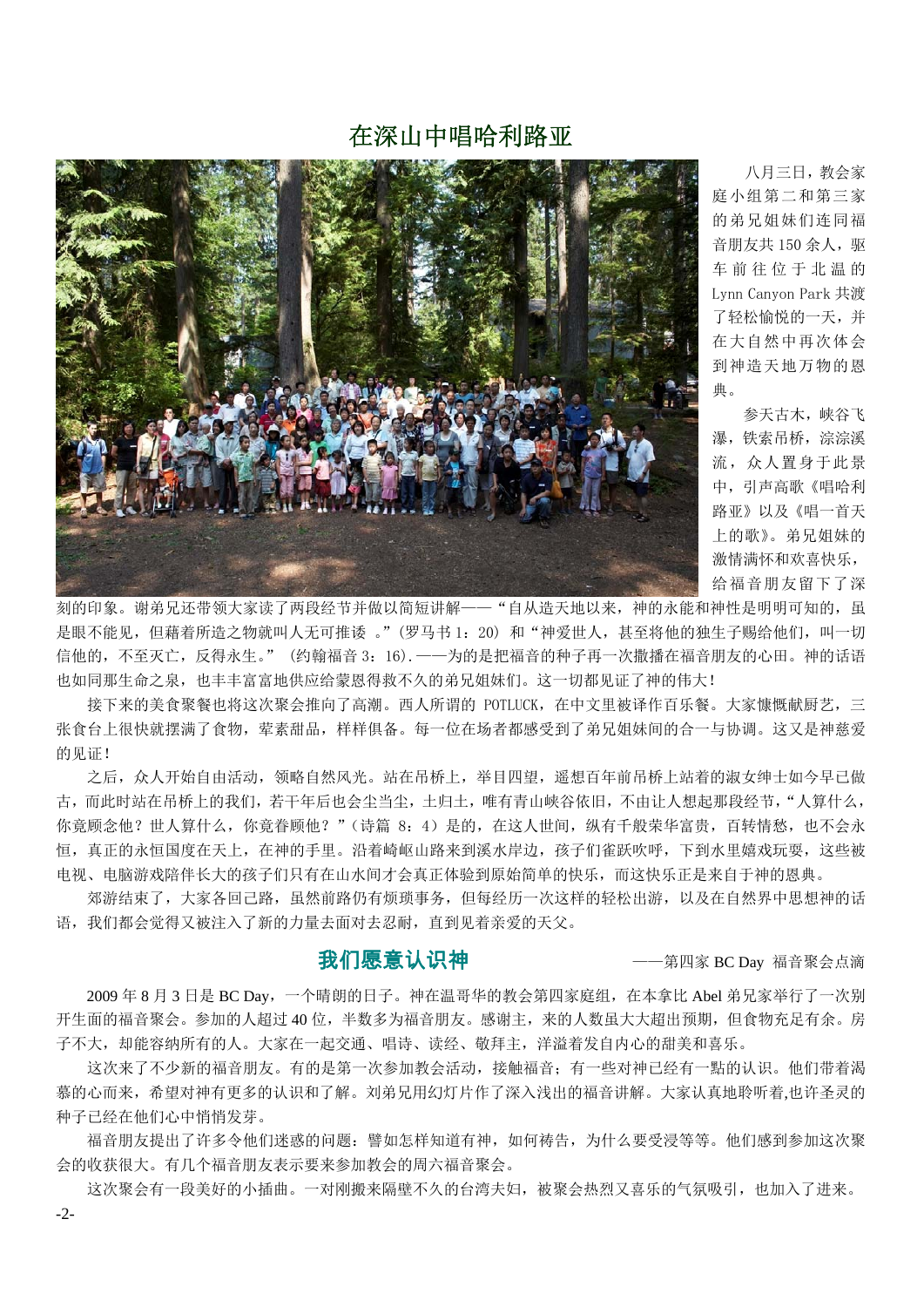

我的心哪**,** 你要称颂耶和华 **!** 

每位来客身上都粘贴了写着本 人名字的纸条,以便相互交通。在 BBQ 聚餐前,安排了采摘野生黑莓, 儿童乐园和森林游三个项目,自由 参加。采黑莓的搬凳子、爬山坡, 同心协力采摘高枝上熟透的黑莓; 青少年儿童们在乐园里滑滑梯、打 篮球;森林游的和大自然零距离接 触,身心舒畅。当天艳阳高照,体 力消耗颇大,但大家都兴致盎然, 意犹未尽。

这次家聚会为兄弟姊妹和福音 朋友提供了一个互相服事和交通的 机会。正如诗歌里所唱,"看哪弟兄 姐妹们和睦同居,是何等地善,又 是何等地美。……因在那里有神命 定的福,就是永远的生命。"

—第五家活动分享

 早在数周前, 第五家庭小组的众弟兄姊妹和 福音朋友们就兴致勃勃地筹划八月九日下午主日聚 會后去 LANDNER 的 DEAS ISLAND 公园郊游。 大家都期盼神赐予一个明媚晴朗的煦日可以尽情享 受郊外美丽的大自然。

 八月九日清晨,天空阴沉沉的,淅淅沥沥地 下着小雨,细雨滴滴落在弟兄姊妹们的心上,更加 重了大家对下午天气转晴的祈望。上午来到会所参 加聚會时,弟兄姊妹们见了面彼此互相鼓励要靠信 心向神去祷告,希望这次郊游能够成行。整个上午, 雨还是不停地下着,丝毫没有停下来的迹象,等到 聚會结束时弟兄们不得不改变初衷,决定在会所聚 餐。



 台子上摆满了丰盛的预备, 四十余位弟兄姊妹,福音朋友和孩子们在宽阔的餐厅里唱诗,谈笑风生,享用各家带 来的美食,在神的家里自由交通,完全忘却了一墙之外的阴雨连绵,餐厅里洋溢着一团欢喜快乐的气氛,没有一丝沮丧 和失落。聚餐要结束时,刹那间一屡强烈的阳光从门中射进餐厅,众弟兄姊妹们忽然意识到在交通中我们已完全忘记了 时间,更没有注意到雨什么时候已经停了。大家无不欢喜雀跃。 啊 ! 耶和华, 我们的神, 你是何等良善, 眷顾我们 如此细腻, 没有安排我们大家尤其是家中怀抱的婴孩们在阴冷的户外野餐,你深知我们的需要,你的意念高过我们的意 念。 神啊, 你又是何等信实, 垂听我们的祷告, 你的预备是何等的奇妙! " 耶和华啊, 你的慈爱上及诸天, 你的 信实达到穹苍。"(诗篇 36: 5)

大约下午二时左右, 沐浴在明媚的阳光中,众弟兄姊妹和福音朋友们驱车前往 DEAS ISLAND 公园。 蓝天, 白 云,青草,绿荫, 参天大树, 河畔小径, 大人孩子们徜佯在草地上踢球运动, 漫步于林间小径, 品尝甘美的黒莓浆 果,所见和所到之地处处描述着耶和华神创造的大能和奇妙。 "诸天述说神的荣耀,穹苍传扬他的手段。"(诗篇19: 1) " 你眷顾地, 降下透雨, 使地大得肥美。 神的河满了水,你这样浇灌了地, 好为人预备五谷。 你以恩典 为年岁的冠冕, 你的路径都滴下脂油。"(诗篇 65: 9, 11) 身处这佳美之地,我们怎能不高声赞美我们的主耶和华 啊,你是我们一生一世的主宰和追求, 你的恩惠慈爱必随着我们直到永永远远。阿们 ! -3-